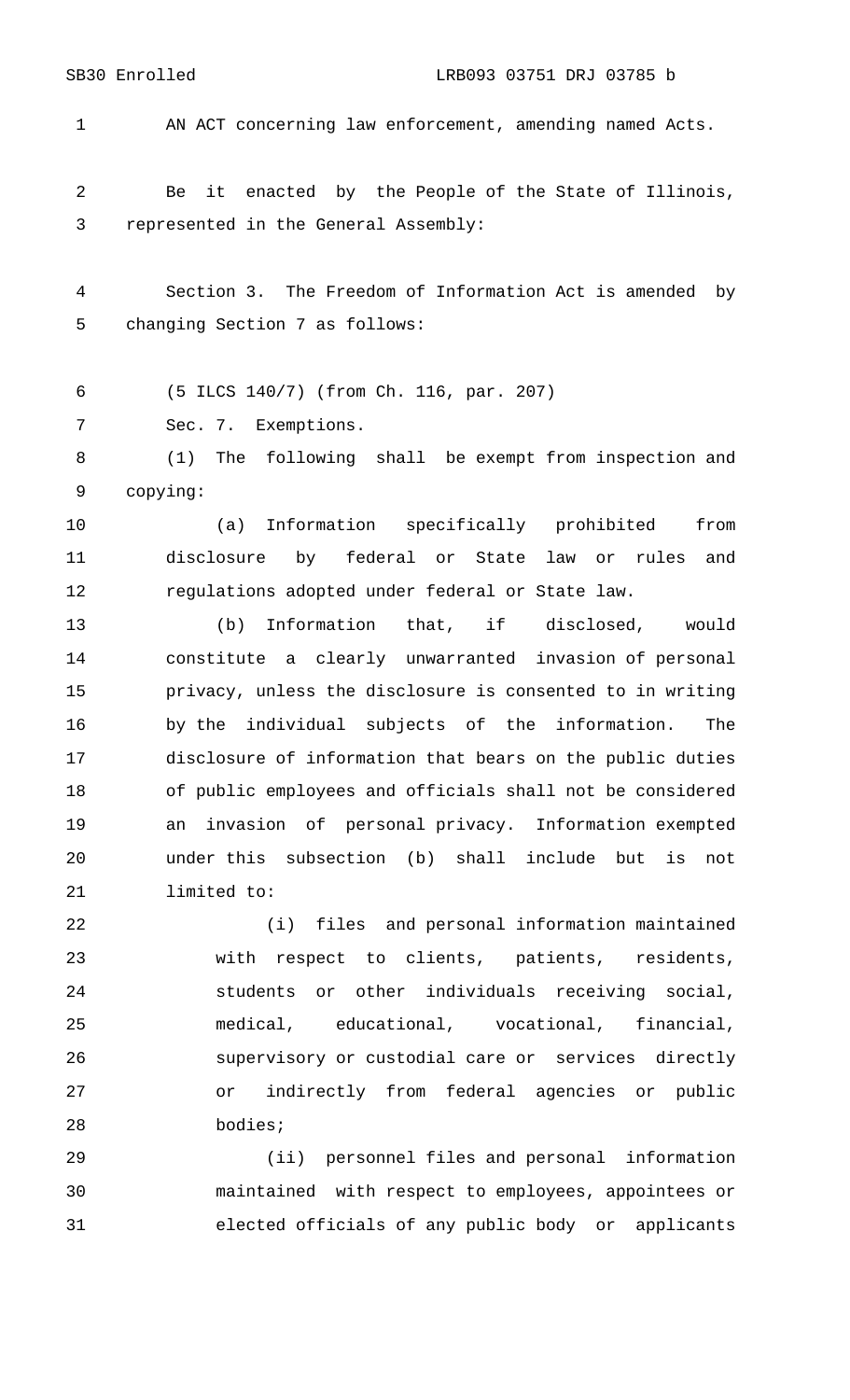1 for those positions;

 (iii) files and personal information maintained with respect to any applicant, registrant or licensee by any public body cooperating with or engaged in professional or occupational registration, licensure or discipline;

 (iv) information required of any taxpayer in connection with the assessment or collection of any tax unless disclosure is otherwise required by State statute; and

 (v) information revealing the identity of persons who file complaints with or provide information to administrative, investigative, law enforcement or penal agencies; provided, however, that identification of witnesses to traffic accidents, traffic accident reports, and rescue reports may be provided by agencies of local government, except in a case for which a criminal investigation is ongoing, without constituting a clearly unwarranted per se invasion of personal privacy under this subsection.

 (c) Records compiled by any public body for administrative enforcement proceedings and any law enforcement or correctional agency for law enforcement purposes or for internal matters of a public body, but only to the extent that disclosure would:

 (i) interfere with pending or actually and reasonably contemplated law enforcement proceedings conducted by any law enforcement or correctional agency;

 (ii) interfere with pending administrative enforcement proceedings conducted by any public body;

(iii) deprive a person of a fair trial or an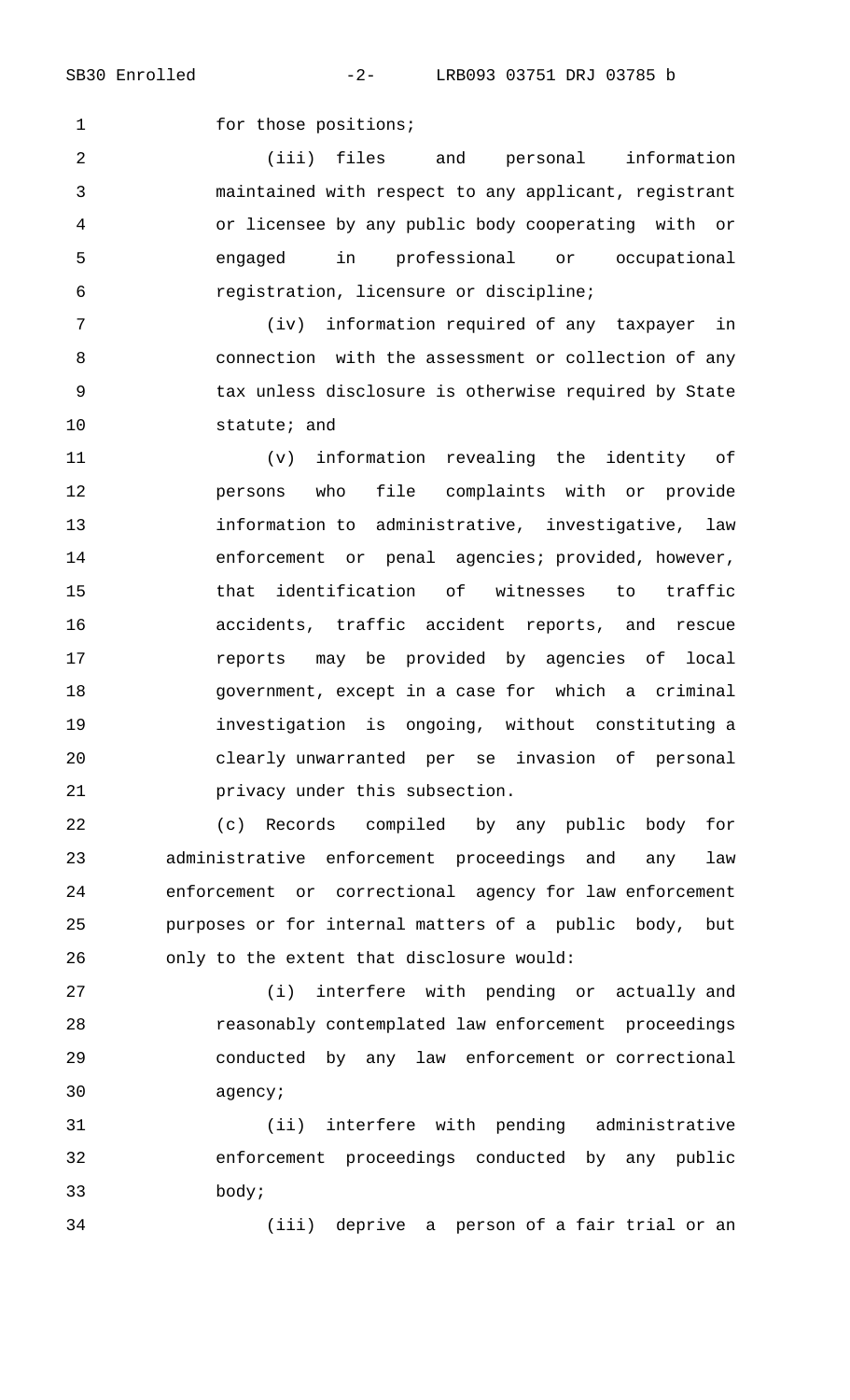1 impartial hearing;

 (iv) unavoidably disclose the identity of a confidential source or confidential information furnished only by the confidential source;

 (v) disclose unique or specialized investigative techniques other than those generally used and known or disclose internal documents of correctional agencies related to detection, observation or investigation of incidents of crime 10 or misconduct;

 (vi) constitute an invasion of personal **privacy under subsection (b) of this Section;** 

 (vii) endanger the life or physical safety of law enforcement personnel or any other person; or

 (viii) obstruct an ongoing criminal investigation.

 (d) Criminal history record information maintained by State or local criminal justice agencies, except the following which shall be open for public inspection and copying:

 (i) chronologically maintained arrest information, such as traditional arrest logs or blotters;

 (ii) the name of a person in the custody of a law enforcement agency and the charges for which 26 that person is being held;

27 (iii) court records that are public;

 (iv) records that are otherwise available under State or local law; or

 (v) records in which the requesting party is the individual identified, except as provided under part (vii) of paragraph (c) of subsection (1) of this Section.

"Criminal history record information" means data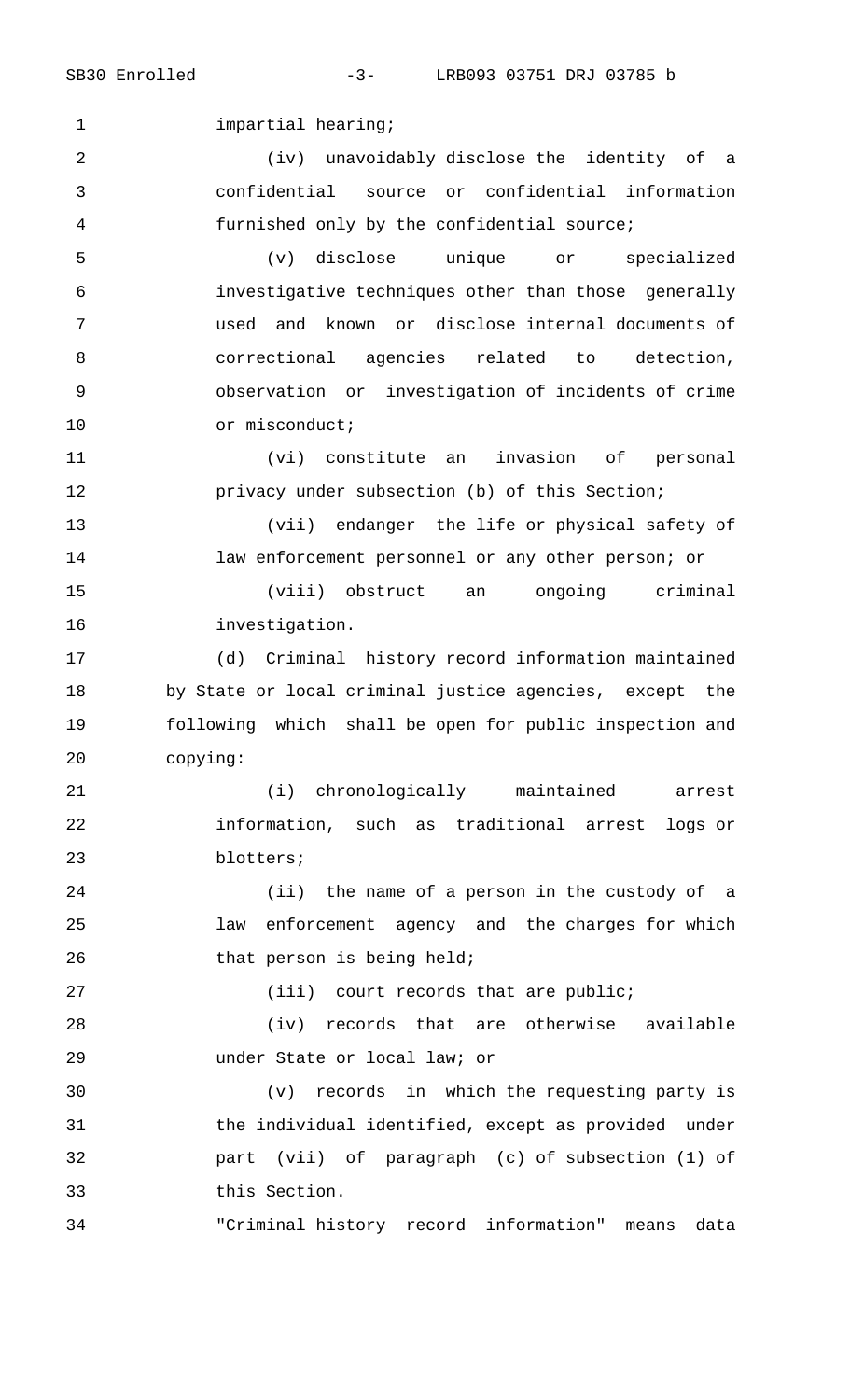identifiable to an individual and consisting of descriptions or notations of arrests, detentions, indictments, informations, pre-trial proceedings, trials, or other formal events in the criminal justice system or descriptions or notations of criminal charges (including criminal violations of local municipal ordinances) and the nature of any disposition arising therefrom, including sentencing, court or correctional supervision, rehabilitation and release. The term does not apply to statistical records and reports in which individuals are not identified and from which their identities are not ascertainable, or to information that is for criminal investigative or intelligence purposes.

 (e) Records that relate to or affect the security of correctional institutions and detention facilities.

 (f) Preliminary drafts, notes, recommendations, memoranda and other records in which opinions are expressed, or policies or actions are formulated, except that a specific record or relevant portion of a record shall not be exempt when the record is publicly cited and identified by the head of the public body. The exemption provided in this paragraph (f) extends to all those records of officers and agencies of the General Assembly that pertain to the preparation of legislative documents.

 (g) Trade secrets and commercial or financial information obtained from a person or business where the trade secrets or information are proprietary, privileged or confidential, or where disclosure of the trade secrets or information may cause competitive harm, including all information determined to be confidential under Section 4002 of the Technology Advancement and Development Act. Nothing contained in this paragraph (g) shall be construed to prevent a person or business from consenting to disclosure.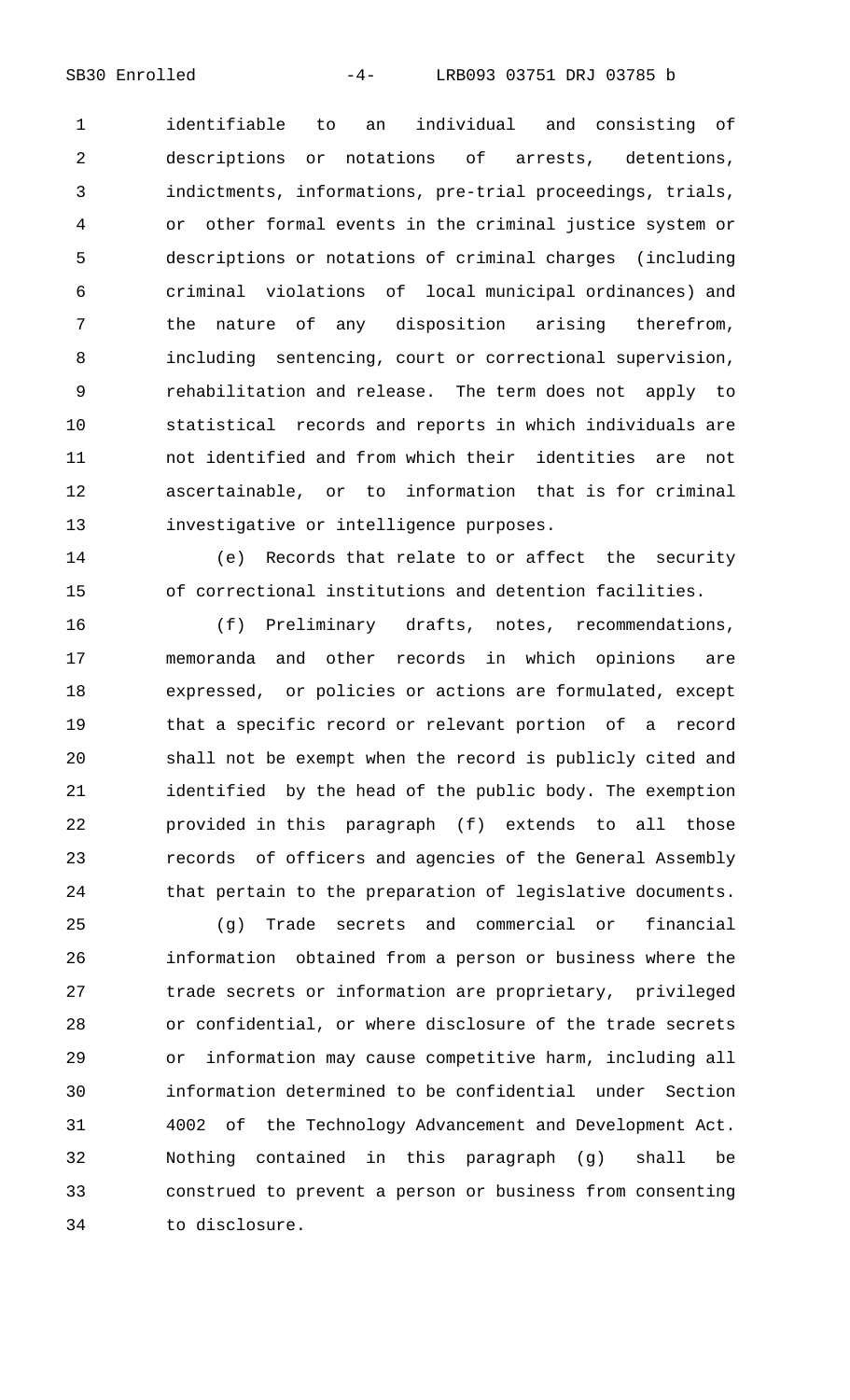(h) Proposals and bids for any contract, grant, or agreement, including information which if it were disclosed would frustrate procurement or give an advantage to any person proposing to enter into a contractor agreement with the body, until an award or final selection is made. Information prepared by or for the body in preparation of a bid solicitation shall be exempt until an award or final selection is made.

 (i) Valuable formulae, computer geographic systems, designs, drawings and research data obtained or produced by any public body when disclosure could reasonably be expected to produce private gain or public loss.

 (j) Test questions, scoring keys and other examination data used to administer an academic examination or determined the qualifications of an applicant for a license or employment.

 (k) Architects' plans and engineers' technical submissions for projects not constructed or developed in whole or in part with public funds and for projects constructed or developed with public funds, to the extent that disclosure would compromise security.

 (l) Library circulation and order records identifying library users with specific materials.

 (m) Minutes of meetings of public bodies closed to the public as provided in the Open Meetings Act until the public body makes the minutes available to the public under Section 2.06 of the Open Meetings Act.

 (n) Communications between a public body and an attorney or auditor representing the public body that would not be subject to discovery in litigation, and materials prepared or compiled by or for a public body in anticipation of a criminal, civil or administrative proceeding upon the request of an attorney advising the public body, and materials prepared or compiled with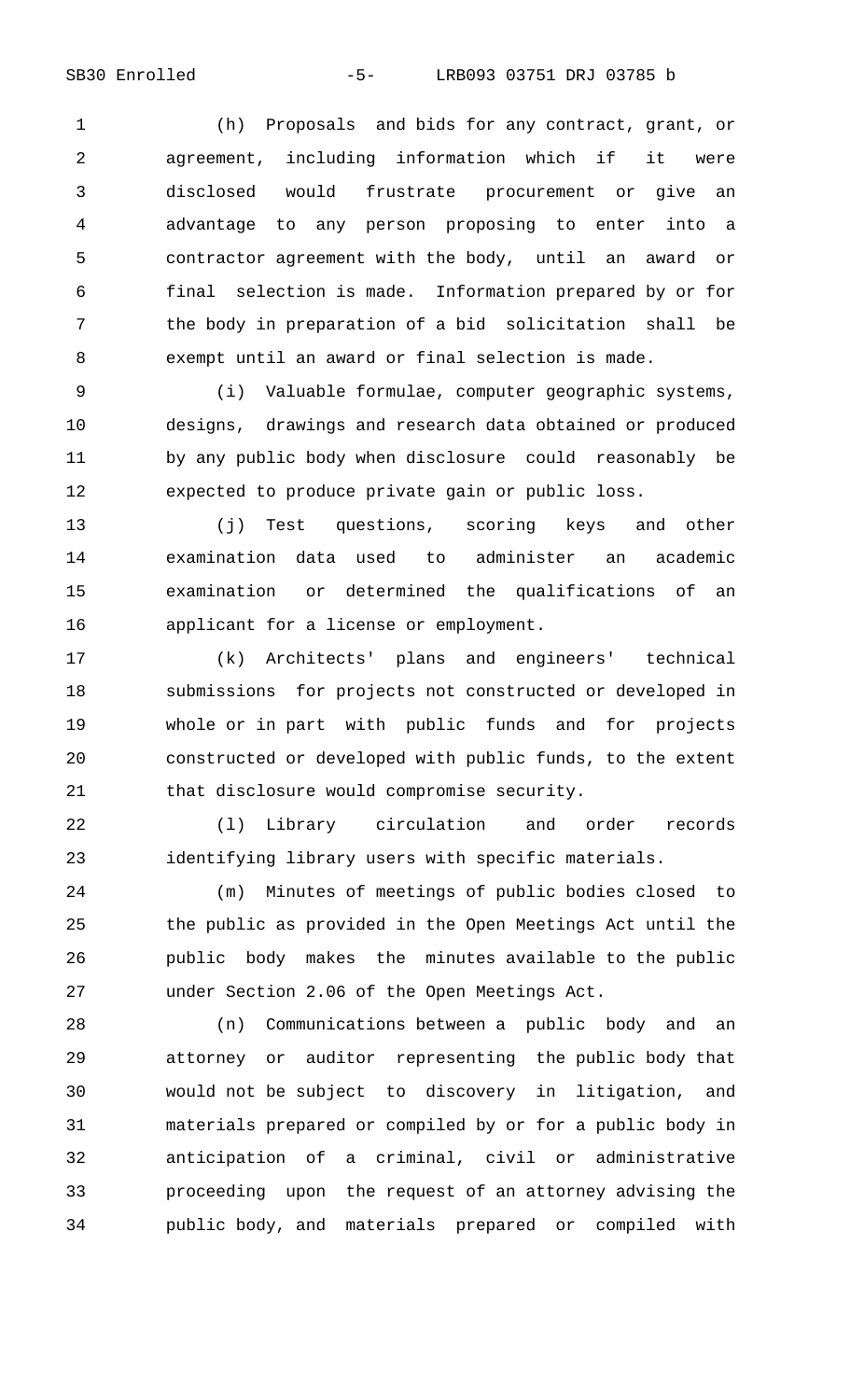respect to internal audits of public bodies.

 (o) Information received by a primary or secondary school, college or university under its procedures for the evaluation of faculty members by their academic peers.

 (p) Administrative or technical information associated with automated data processing operations, including but not limited to software, operating protocols, computer program abstracts, file layouts, source listings, object modules, load modules, user guides, documentation pertaining to all logical and physical design of computerized systems, employee manuals, and any other information that, if disclosed, would jeopardize the security of the system or its data or the security of materials exempt under this Section.

 (q) Documents or materials relating to collective negotiating matters between public bodies and their employees or representatives, except that any final contract or agreement shall be subject to inspection and copying.

 (r) Drafts, notes, recommendations and memoranda pertaining to the financing and marketing transactions of the public body. The records of ownership, registration, transfer, and exchange of municipal debt obligations, and of persons to whom payment with respect to these obligations is made.

 (s) The records, documents and information relating to real estate purchase negotiations until those negotiations have been completed or otherwise terminated. With regard to a parcel involved in a pending or actually and reasonably contemplated eminent domain proceeding under Article VII of the Code of Civil Procedure, records, documents and information relating to that parcel shall be exempt except as may be allowed under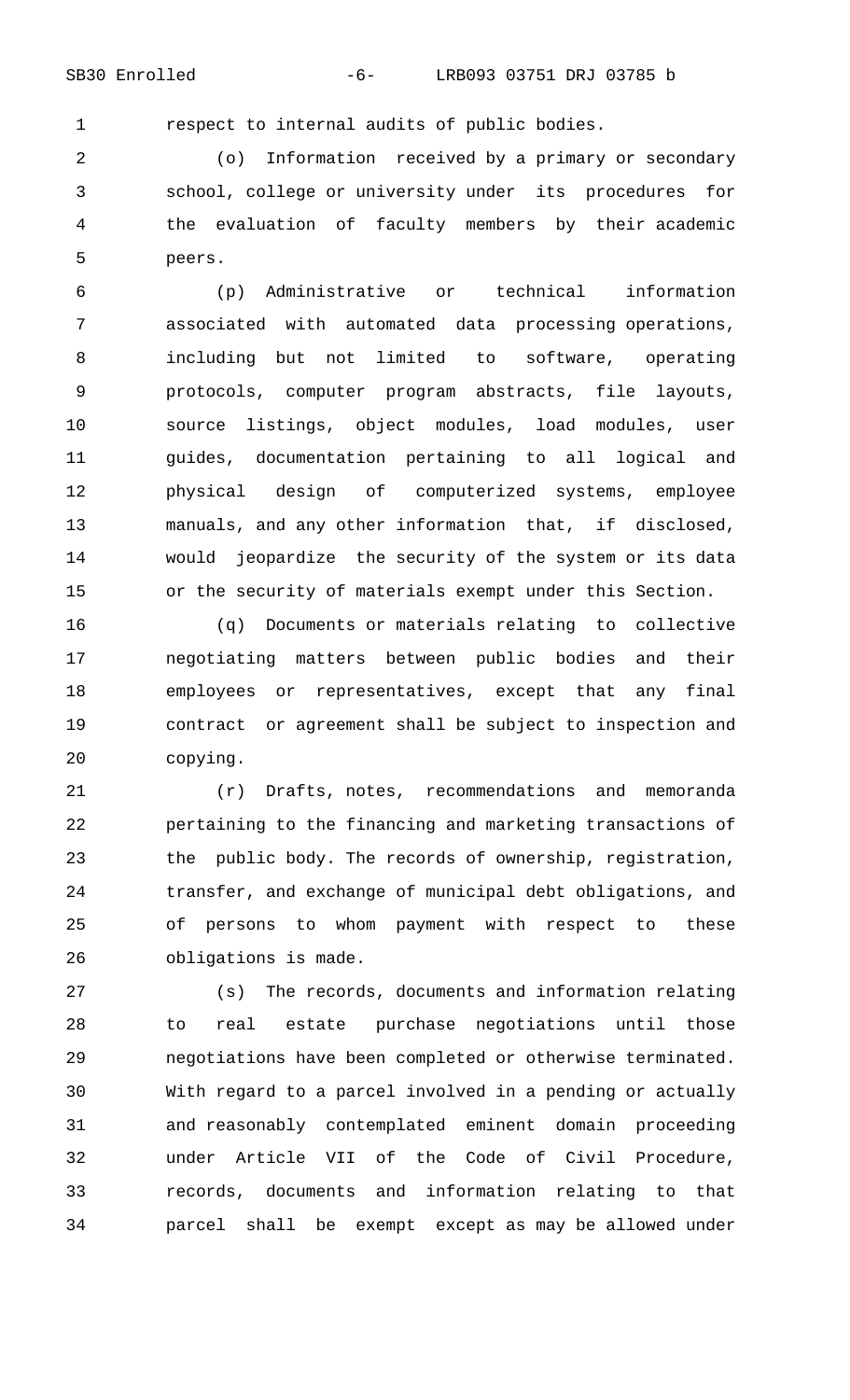discovery rules adopted by the Illinois Supreme Court. The records, documents and information relating to a real estate sale shall be exempt until a sale is consummated.

 (t) Any and all proprietary information and records related to the operation of an intergovernmental risk management association or self-insurance pool or jointly self-administered health and accident cooperative or pool.

 (u) Information concerning a university's adjudication of student or employee grievance or disciplinary cases, to the extent that disclosure would reveal the identity of the student or employee and information concerning any public body's adjudication of student or employee grievances or disciplinary cases, except for the final outcome of the cases.

 (v) Course materials or research materials used by faculty members.

 (w) Information related solely to the internal personnel rules and practices of a public body.

 (x) Information contained in or related to examination, operating, or condition reports prepared by, on behalf of, or for the use of a public body responsible for the regulation or supervision of financial institutions or insurance companies, unless disclosure is otherwise required by State law.

 (y) Information the disclosure of which is restricted under Section 5-108 of the Public Utilities Act.

 (z) Manuals or instruction to staff that relate to establishment or collection of liability for any State tax or that relate to investigations by a public body to determine violation of any criminal law.

 (aa) Applications, related documents, and medical records received by the Experimental Organ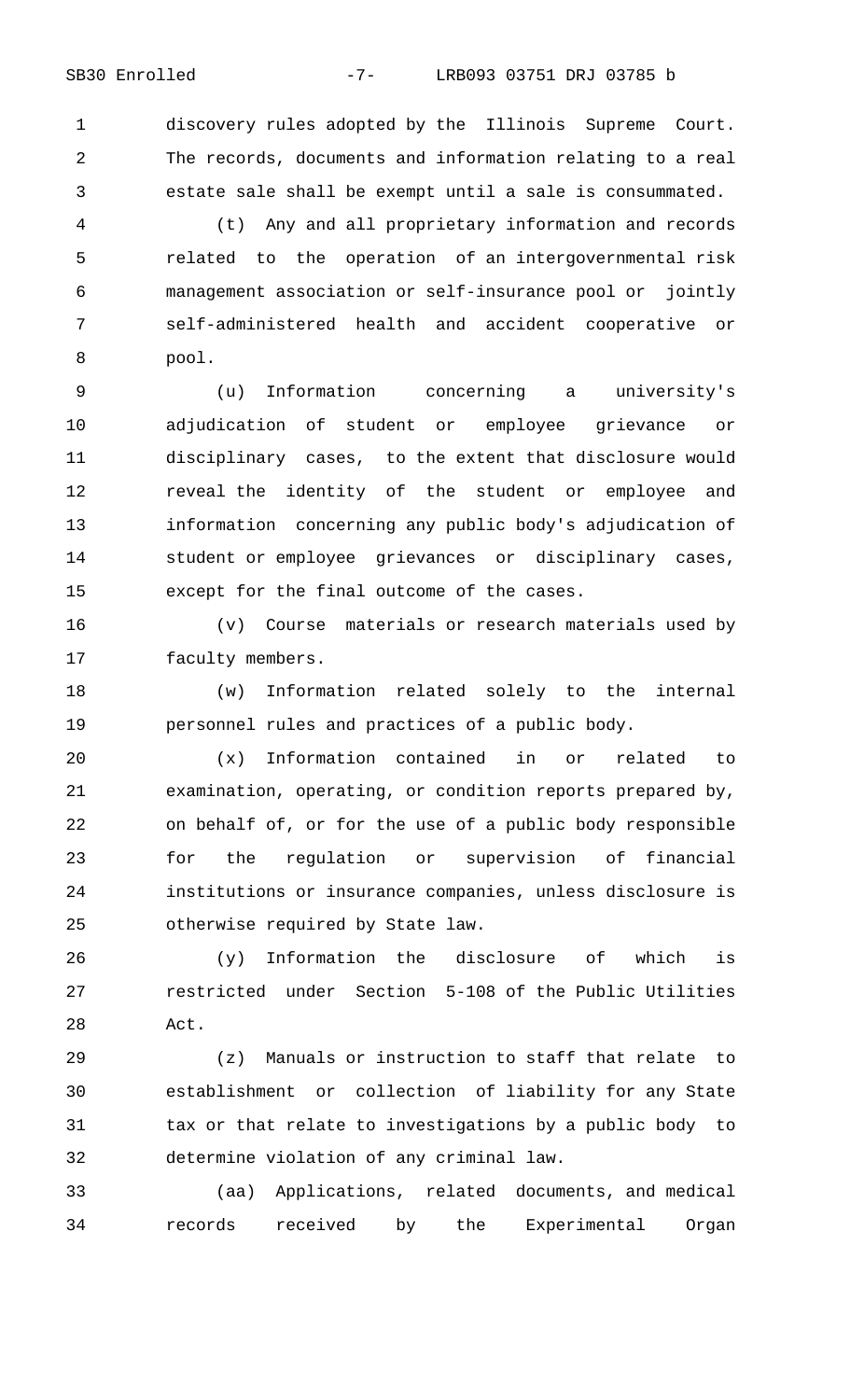Transplantation Procedures Board and any and all documents or other records prepared by the Experimental Organ Transplantation Procedures Board or its staff relating to applications it has received.

 (bb) Insurance or self insurance (including any intergovernmental risk management association or self insurance pool) claims, loss or risk management information, records, data, advice or communications.

 (cc) Information and records held by the Department of Public Health and its authorized representatives relating to known or suspected cases of sexually transmissible disease or any information the disclosure of which is restricted under the Illinois Sexually Transmissible Disease Control Act.

 (dd) Information the disclosure of which is exempted under Section 30 of the Radon Industry Licensing Act.

 (ee) Firm performance evaluations under Section 55 of the Architectural, Engineering, and Land Surveying Qualifications Based Selection Act.

 (ff) Security portions of system safety program plans, investigation reports, surveys, schedules, lists, data, or information compiled, collected, or prepared by or for the Regional Transportation Authority under Section 2.11 of the Regional Transportation Authority Act or the St. Clair County Transit District under the Bi-State Transit Safety Act.

 (gg) Information the disclosure of which is restricted and exempted under Section 50 of the Illinois Prepaid Tuition Act.

 (hh) Information the disclosure of which is exempted under Section 80 of the State Gift Ban Act.

 (ii) Beginning July 1, 1999, information that would disclose or might lead to the disclosure of secret or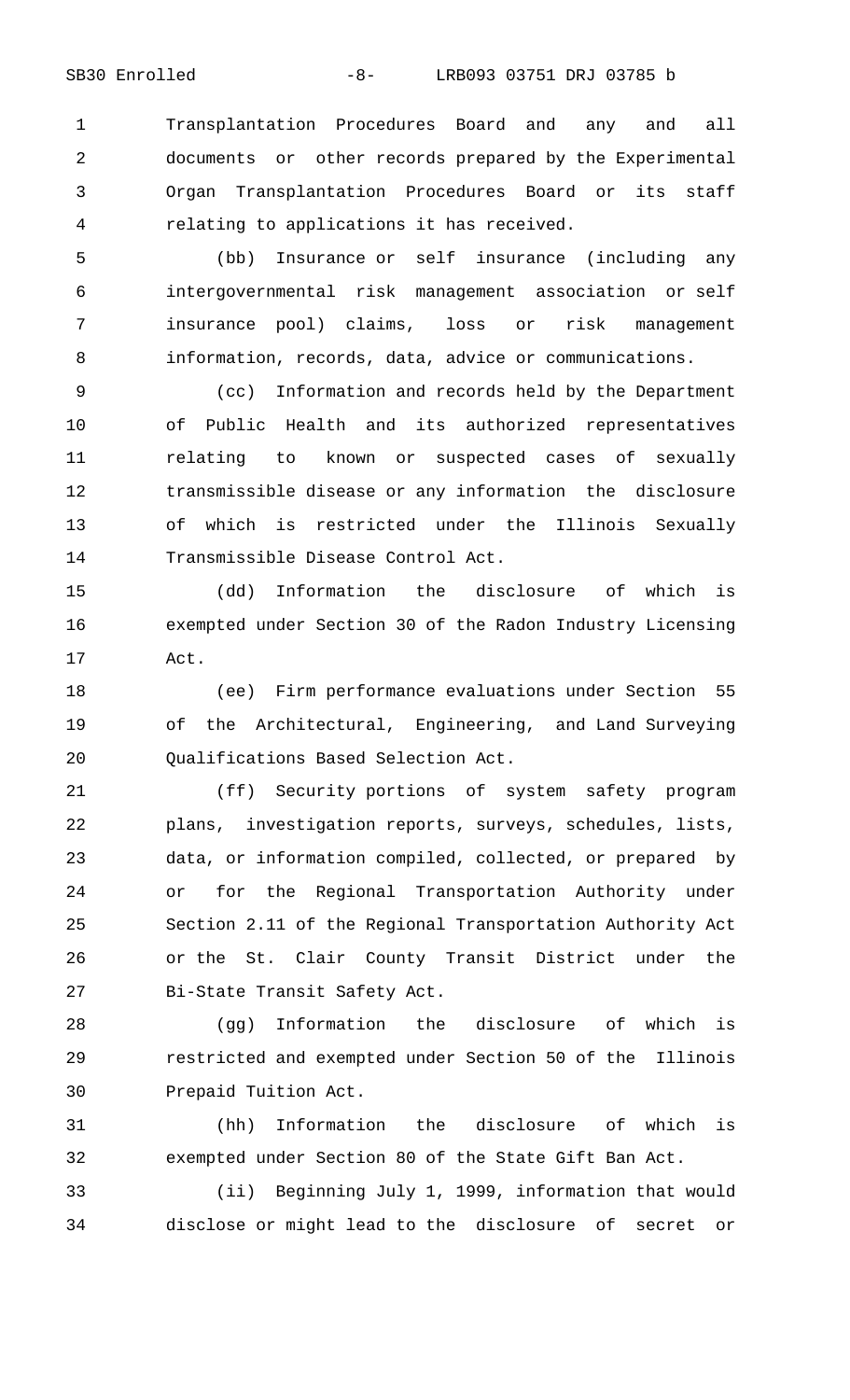confidential information, codes, algorithms, programs, or private keys intended to be used to create electronic or digital signatures under the Electronic Commerce Security Act.

 (jj) Information contained in a local emergency energy plan submitted to a municipality in accordance with a local emergency energy plan ordinance that is adopted under Section 11-21.5-5 of the Illinois Municipal Code.

 (kk) Information and data concerning the distribution of surcharge moneys collected and remitted by wireless carriers under the Wireless Emergency Telephone Safety Act.

14 (11) Law enforcement officer identification 15 information or driver identification information compiled 16 by a law enforcement agency or the Department of 17 Transportation under Section 11-212 of the Illinois 18 Vehicle Code.

 (2) This Section does not authorize withholding of information or limit the availability of records to the public, except as stated in this Section or otherwise provided in this Act.

 (Source: P.A. 91-137, eff. 7-16-99; 91-357, eff. 7-29-99; 91-660, eff. 12-22-99; 92-16, eff. 6-28-01; 92-241, eff. 8-3-01; 92-281, eff. 8-7-01; 92-645, eff. 7-11-02; 92-651, eff. 7-11-02.)

 Section 5. The Department of State Police Law within the Civil Administrative Code of Illinois is amended by adding Section 2605-85 as follows:

(20 ILCS 2605/2605-85 new)

31 Sec. 2605-85. Training; cultural diversity. The 32 Department shall provide training and continuing education to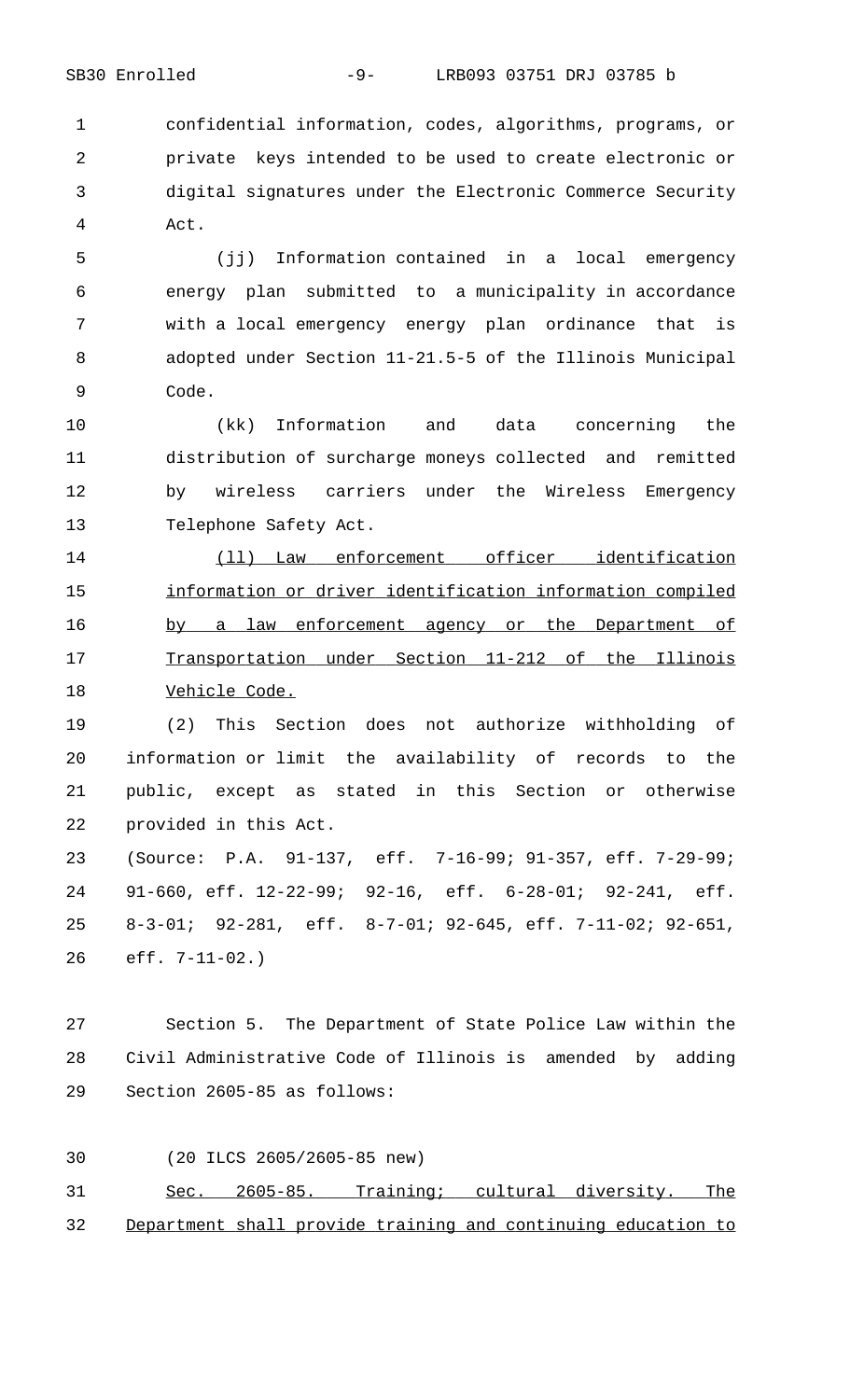SB30 Enrolled -10- LRB093 03751 DRJ 03785 b

1 State Police officers concerning cultural diversity, 2 including sensitivity toward racial and ethnic differences. 3 This training and continuing education shall include, but not 4 be limited to, an emphasis on the fact that the primary 5 purpose of enforcement of the Illinois Vehicle Code is safety 6 and equal and uniform enforcement under the law.

7 Section 7. The State Mandates Act is amended by adding 8 Section 8.27 as follows:

9 (30 ILCS 805/8.27 new) 10 Sec. 8.27. Exempt mandate. Notwithstanding Sections 6 11 and 8 of this Act, no reimbursement by the State is required 12 for the implementation of any mandate created by this 13 amendatory Act of the 93rd General Assembly.

14 Section 10. The Illinois Police Training Act is amended 15 by changing Section 7 as follows:

16 (50 ILCS 705/7) (from Ch. 85, par. 507)

17 Sec. 7. Rules and standards for schools. The Board shall 18 adopt rules and minimum standards for such schools which 19 shall include but not be limited to the following:

 a. The curriculum for probationary police officers which shall be offered by all certified schools shall include but not be limited to courses of arrest, search and seizure, 23 civil rights, human relations, cultural diversity, including 24 racial and ethnic sensitivity, criminal law, law of criminal 25 procedure, vehicle and traffic law including uniform and 26 non-discriminatory enforcement of the Illinois Vehicle Code, traffic control and accident investigation, techniques of obtaining physical evidence, court testimonies, statements, reports, firearms training, first-aid (including cardiopulmonary resuscitation), handling of juvenile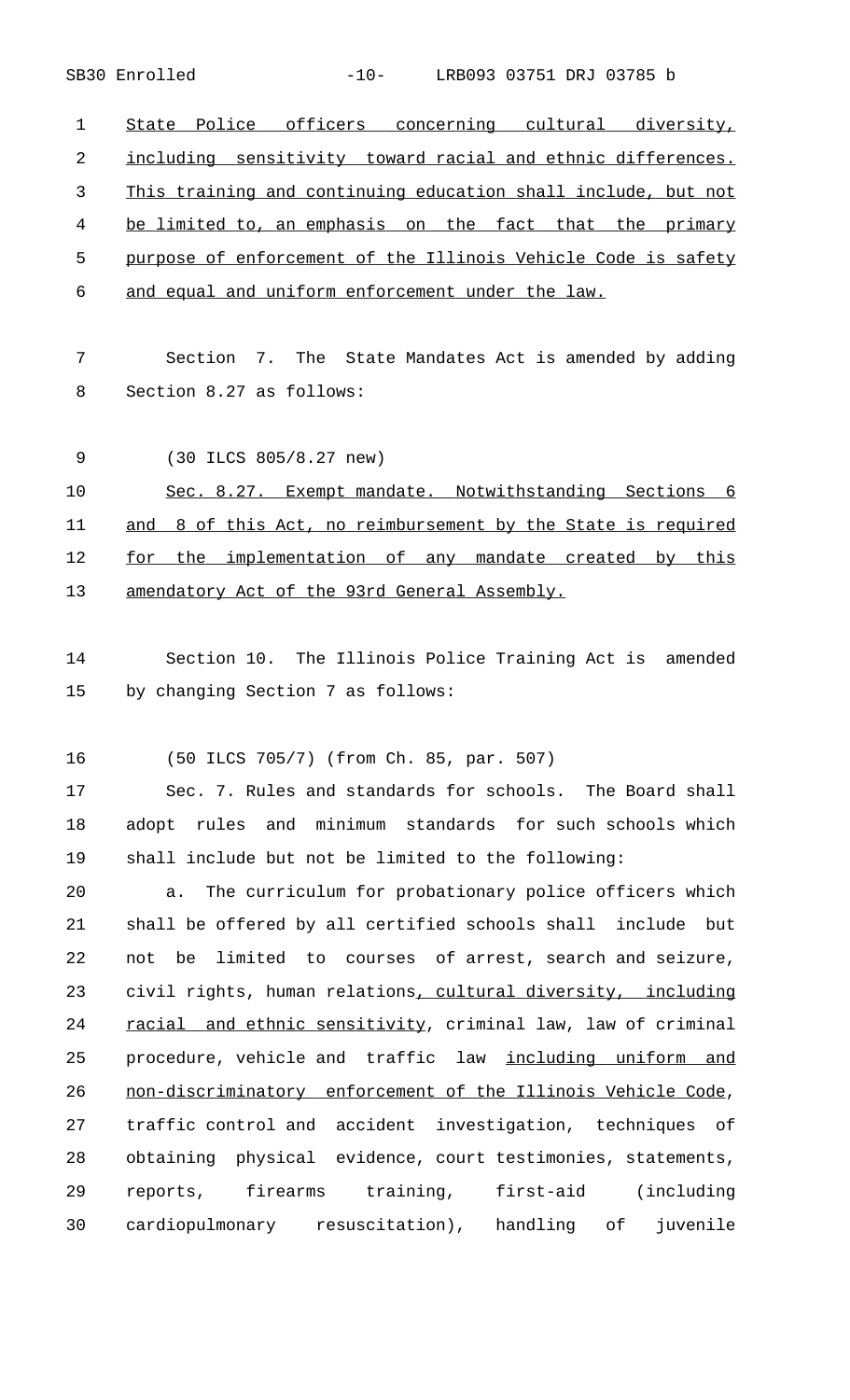SB30 Enrolled -11- LRB093 03751 DRJ 03785 b

 offenders, recognition of mental conditions which require immediate assistance and methods to safeguard and provide assistance to a person in need of mental treatment, law of evidence, the hazards of high-speed police vehicle chases with an emphasis on alternatives to the high-speed chase, and physical training. The curriculum shall include specific training in techniques for immediate response to and investigation of cases of domestic violence and of sexual assault of adults and children. The curriculum for permanent police officers shall include but not be limited to (1) refresher and in-service training in any of the courses listed above in this subparagraph, (2) advanced courses in any of the subjects listed above in this subparagraph, (3) training for supervisory personnel, and (4) specialized training in subjects and fields to be selected by the board.

 b. Minimum courses of study, attendance requirements and equipment requirements.

c. Minimum requirements for instructors.

 d. Minimum basic training requirements, which a probationary police officer must satisfactorily complete before being eligible for permanent employment as a local law enforcement officer for a participating local governmental agency. Those requirements shall include training in first aid (including cardiopulmonary resuscitation).

 e. Minimum basic training requirements, which a probationary county corrections officer must satisfactorily complete before being eligible for permanent employment as a county corrections officer for a participating local governmental agency.

 f. Minimum basic training requirements which a probationary court security officer must satisfactorily complete before being eligible for permanent employment as a court security officer for a participating local governmental agency. The Board shall establish those training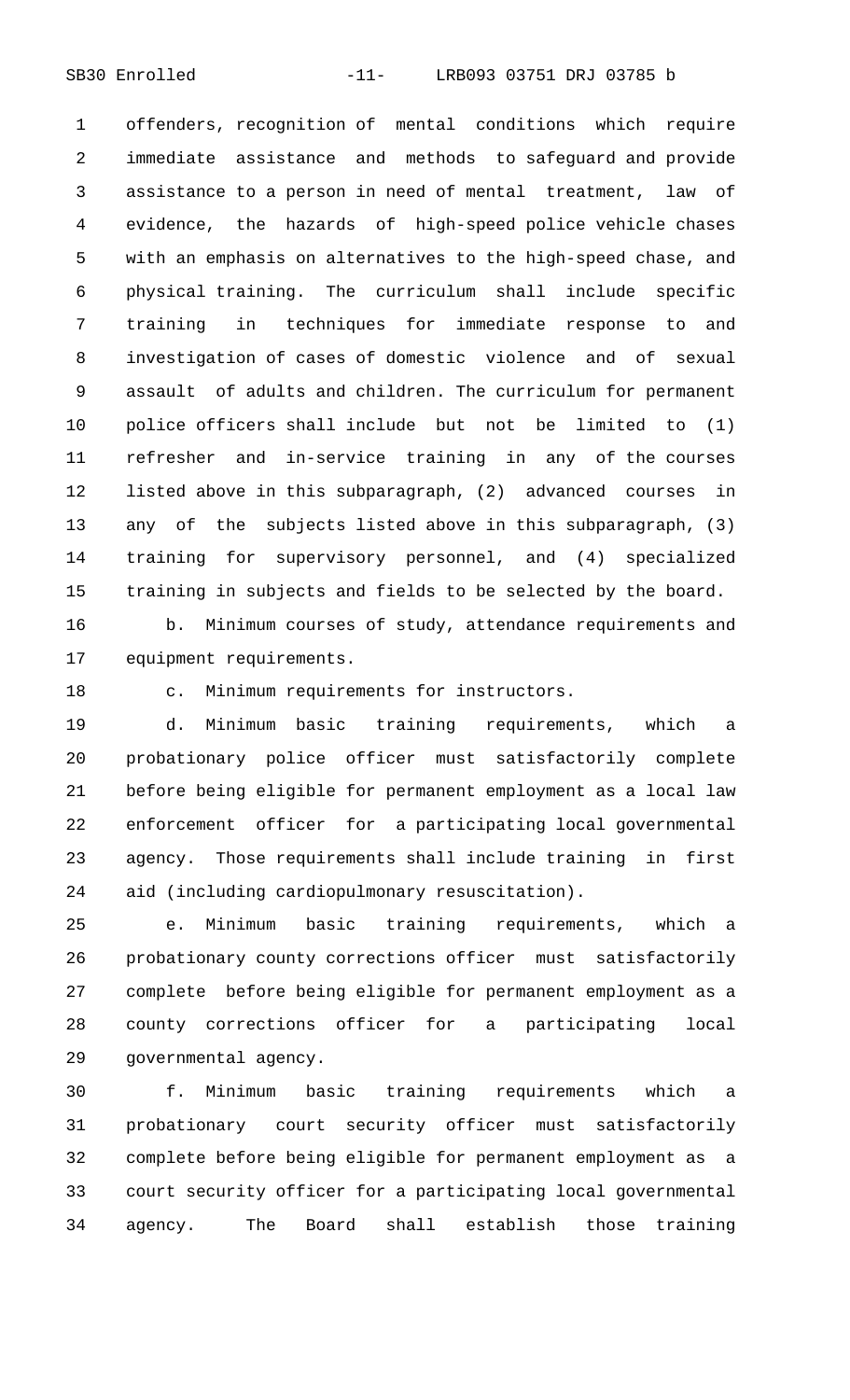requirements which it considers appropriate for court security officers and shall certify schools to conduct that training.

 A person hired to serve as a court security officer must obtain from the Board a certificate (i) attesting to his or her successful completion of the training course; (ii) attesting to his or her satisfactory completion of a training program of similar content and number of hours that has been found acceptable by the Board under the provisions of this Act; or (iii) attesting to the Board's determination that the training course is unnecessary because of the person's extensive prior law enforcement experience.

 Individuals who currently serve as court security officers shall be deemed qualified to continue to serve in that capacity so long as they are certified as provided by this Act within 24 months of the effective date of this amendatory Act of 1996. Failure to be so certified, absent a waiver from the Board, shall cause the officer to forfeit his or her position.

 All individuals hired as court security officers on or after the effective date of this amendatory Act of 1996 shall be certified within 12 months of the date of their hire, unless a waiver has been obtained by the Board, or they shall forfeit their positions.

 The Sheriff's Merit Commission, if one exists, or the Sheriff's Office if there is no Sheriff's Merit Commission, shall maintain a list of all individuals who have filed applications to become court security officers and who meet the eligibility requirements established under this Act. Either the Sheriff's Merit Commission, or the Sheriff's Office if no Sheriff's Merit Commission exists, shall establish a schedule of reasonable intervals for verification of the applicants' qualifications under this Act and as established by the Board.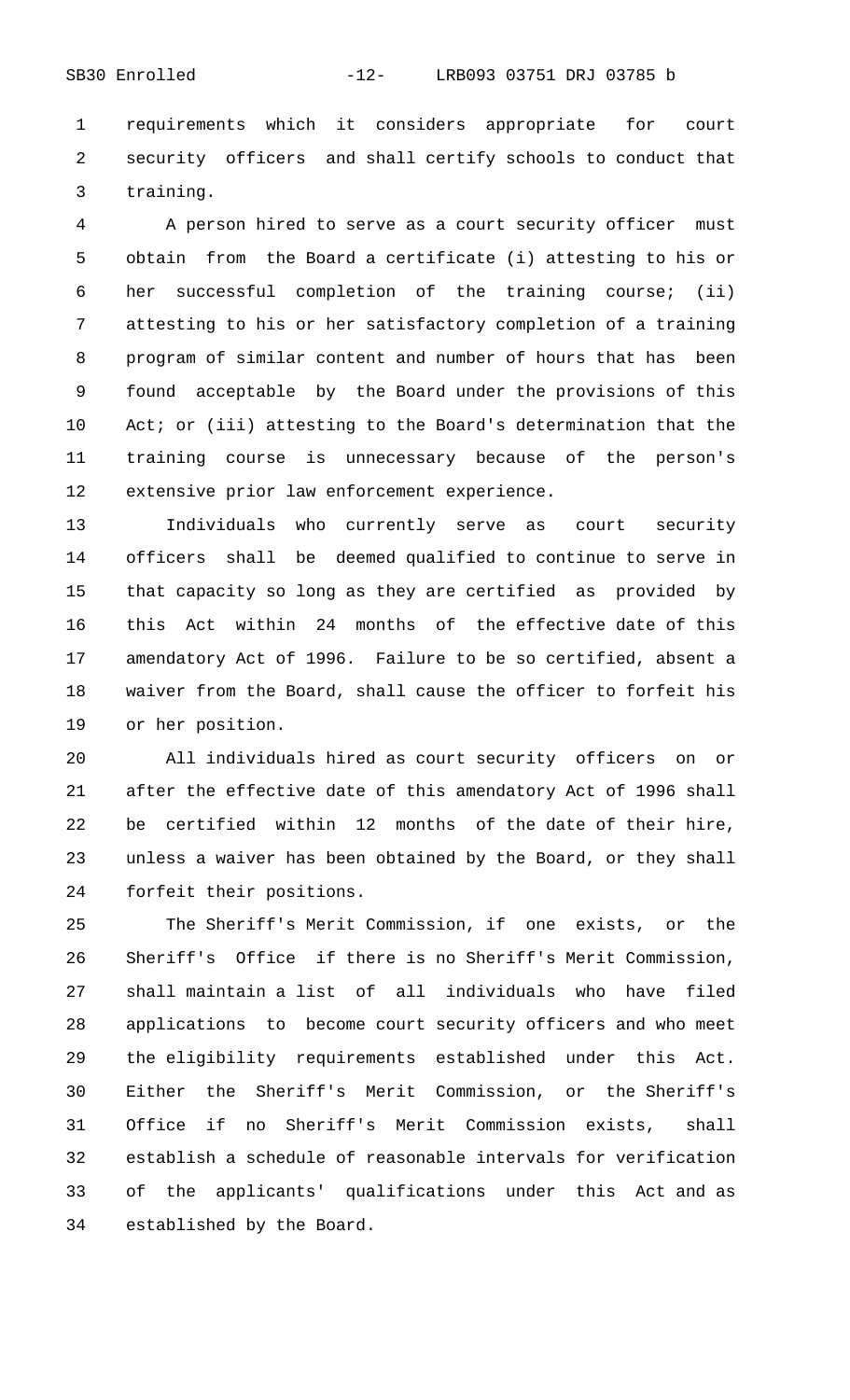|                | SB30 Enrolled<br>-13- LRB093 03751 DRJ 03785 b                |
|----------------|---------------------------------------------------------------|
| $\mathbf 1$    | (Source: P.A. 88-661, eff. 1-1-95; 89-685, eff. 6-1-97;       |
| 2              | $89-707$ , eff. $6-1-97$ .)                                   |
| 3              | Section 15. The Illinois Vehicle Code is amended by           |
| $\overline{4}$ | adding Section 11-212 as follows:                             |
| 5              | $(625$ ILCS $5/11-212$ new)                                   |
| 6              | Sec. 11-212. Traffic stop statistical study.                  |
| 7              | (a) From January 1, 2004 until December 31, 2007,             |
| 8              | whenever a State or local law enforcement officer issues a    |
| 9              | uniform traffic citation or warning citation for an alleged   |
| 10             | violation of the Illinois Vehicle Code, he or she shall       |
| 11             | record at least the following:                                |
| 12             | (1) the name, address, gender, and the officer's              |
| 13             | subjective determination of the race of the person            |
| 14             | stopped; the person's race shall be selected from the         |
| 15             | following list: Caucasian, African-American, Hispanic,        |
| 16             | Native American/Alaska Native, or Asian/Pacific Islander;     |
| 17             | (2) the alleged traffic violation that led to the             |
| 18             | stop of the motorist;                                         |
| 19             | (3)<br>the make and year of the vehicle stopped;              |
| 20             | (4)<br>the date and time of the stop;                         |
| 21             | (5)<br>the location of the traffic stop;                      |
| 22             | (6)<br>whether or not a search contemporaneous to the         |
| 23             | stop was conducted of the vehicle, driver, passenger, or      |
| 24             | passengers; and, if so, whether it was with consent or by     |
| 25             | other means; and                                              |
| 26             | name and badge number of the issuing<br>the<br>(7)            |
| 27             | officer.                                                      |
| 28             | From January 1, 2004 until December 31, 2007,<br>(b)          |
| 29             | whenever a State or local law enforcement officer stops a     |
| 30             | motorist for an alleged violation of the Illinois Vehicle     |
| 31             | Code and does not issue a uniform traffic citation or warning |
| 32             | citation for an alleged violation of the Illinois Vehicle     |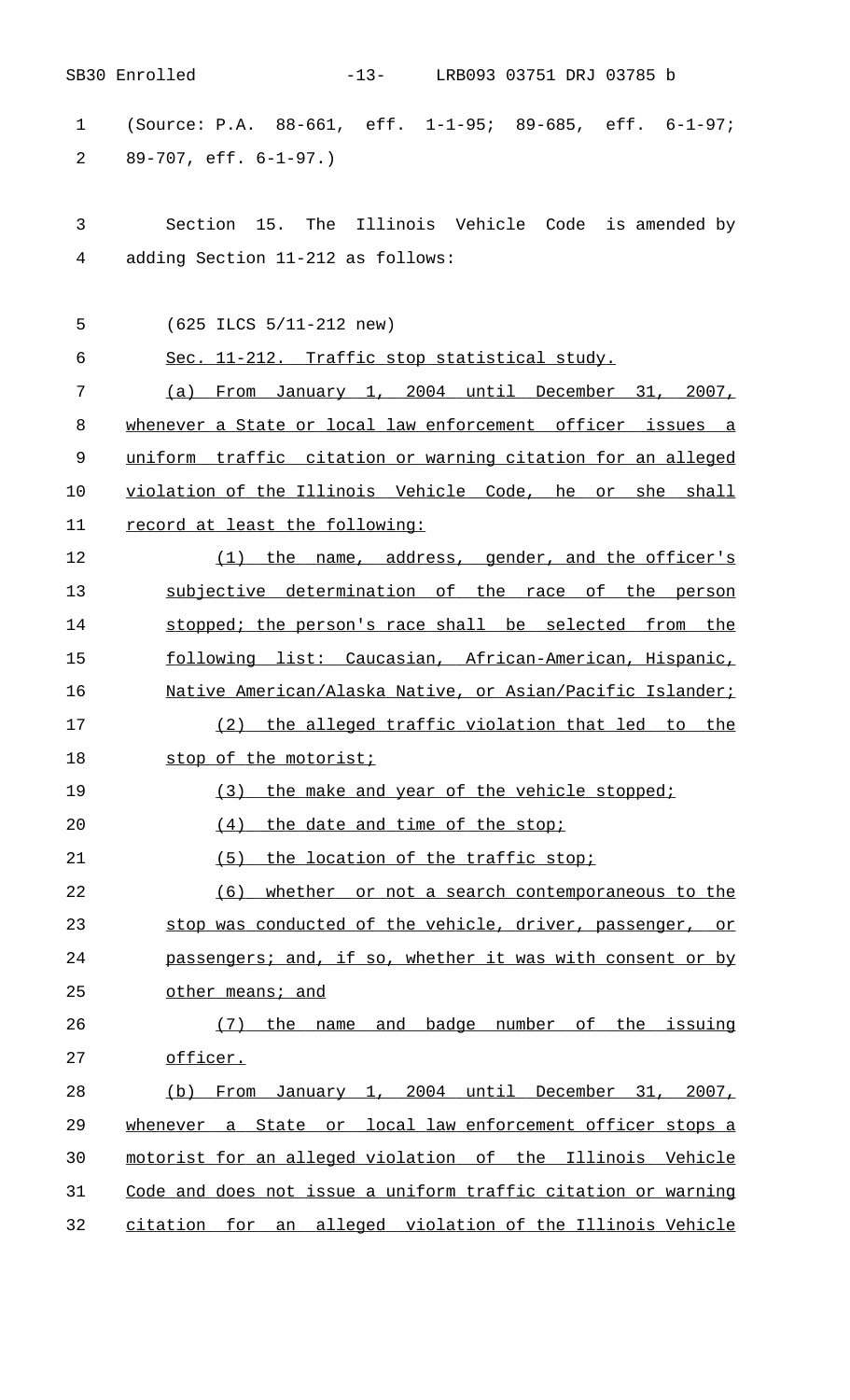| $\mathbf{1}$   | Code, he or she shall complete a uniform stop card, which     |
|----------------|---------------------------------------------------------------|
| 2              | includes field contact cards, or any other existing form      |
| 3              | currently used by law enforcement containing information      |
| $\overline{4}$ | required pursuant to this Act, that records at least the      |
| 5              | following:                                                    |
| 6              | (1) the name, address, gender, and the officer's              |
| 7              | subjective determination of the race of the person            |
| 8              | stopped; the person's race shall be selected from the         |
| 9              | following list: Caucasian, African-American, Hispanic,        |
| 10             | Native American/Alaska Native, or Asian/Pacific Islander;     |
| 11             | reason that led to the stop of the<br>$(2)$ the               |
| 12             | motorist;                                                     |
| 13             | (3) the make and year of the vehicle stopped;                 |
| 14             | the date and time of the stop;<br>(4)                         |
| 15             | (5)<br>the location of the traffic stop;                      |
| 16             | (6)<br>whether or not a search contemporaneous to the         |
| 17             | stop was conducted of the vehicle, driver, passenger, or      |
| 18             | passengers; and, if so, whether it was with consent or by     |
| 19             | other means; and                                              |
| 20             | (7)<br>the<br>name and badge number of the issuing            |
| 21             | officer.                                                      |
| 22             | The Illinois Department of Transportation shall<br>(C)        |
| 23             | provide a standardized law enforcement data compilation form  |
| 24             | on its website.                                               |
| 25             | (d) Every law enforcement agency shall, by March 1 in         |
| 26             | each of the years 2004, 2005, 2006, and 2007, compile the     |
| 27             | data described in subsections (a) and (b) on the standardized |
| 28             | law enforcement data compilation form provided by the         |
| 29             | Illinois Department of Transportation and transmit the data   |
| 30             | to the Department.                                            |
| 31             | The Illinois Department of Transportation shall<br>(e)        |
| 32             | analyze the data provided by law enforcement agencies         |
| 33             | required by this Section and submit a report of the findings  |
| 34             | to the Governor, the General Assembly, and each law           |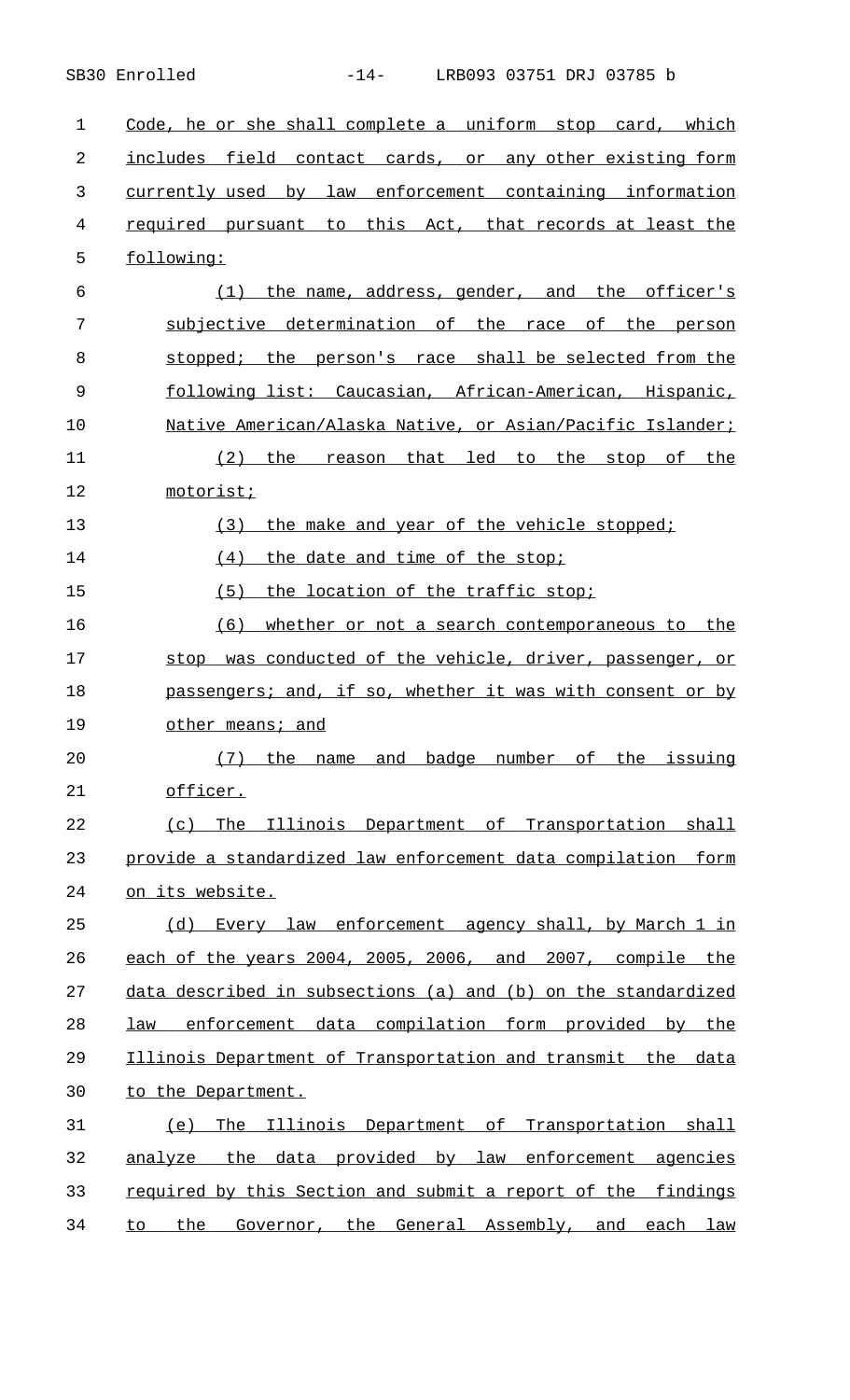1 enforcement agency no later than July 1 in each of the years 2 2005, 2006, 2007, and 2008. The Illinois Department of 3 Transportation may contract with an outside entity for the 4 analysis of the data provided. In analyzing the data 5 collected under this Section, the analyzing entity shall 6 scrutinize the data for evidence of statistically significant 7 aberrations. The following list, which is illustrative, and 8 not exclusive, contains examples of areas in which 9 statistically significant aberrations may be found:

10 (1) The percentage of minority drivers or 11 passengers being stopped in a given area is substantially 12 higher than the proportion of the overall population in 13 or traveling through the area that the minority 14 constitutes.

15 (2) A substantial number of false stops including 16 stops not resulting in the issuance of a traffic ticket 17 or the making of an arrest.

18 (3) A disparity between the proportion of citations 19 issued to minorities and proportion of minorities in the 20 population.

21 (4) A disparity among the officers of the same law 22 enforcement agency with regard to the number of minority 23 drivers or passengers being stopped in a given area.

24 (5) A disparity between the frequency of searches 25 performed on minority drivers and the frequency of 26 searches performed on non-minority drivers.

27 (f) Any law enforcement officer identification 28 information or driver identification information that is 29 compiled by any law enforcement agency or the Illinois 30 Department of Transportation pursuant to this Act for the 31 purposes of fulfilling the requirements of this Section shall 32 be confidential and exempt from public inspection and 33 copying, as provided under Section 7 of the Freedom of 34 Information Act, and the information shall not be transmitted